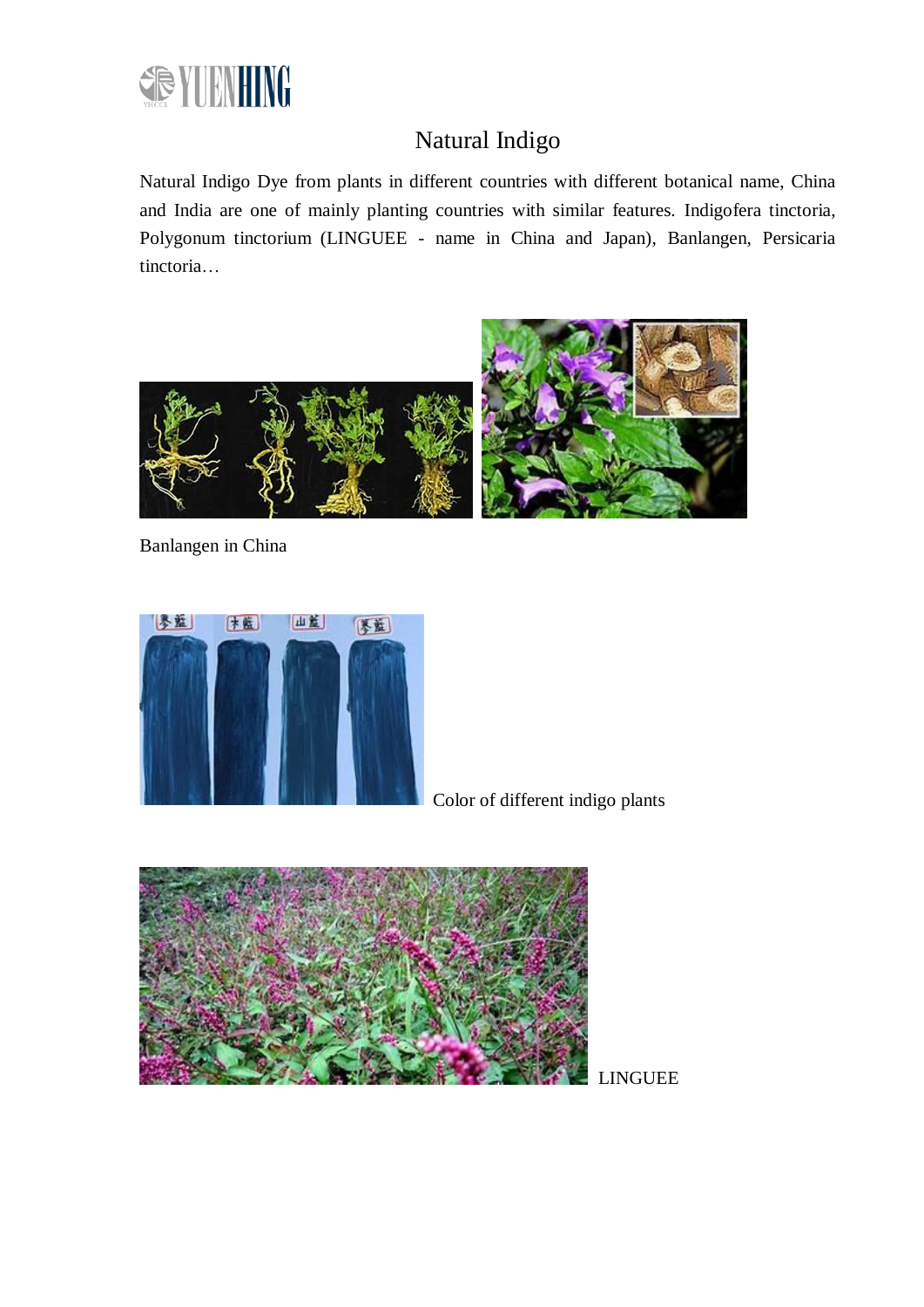



LINGUEE ready to Dye

Natural Indigo Dye is the only VAT category of dye in Natural Dyes. Dyeing is done as per the process of VAT dyeing with NaOH and Hydrosulphite of Soda.

Plant indigois called True Indigo is a natural dye for being used since the ancient times to fabricate "arresting blues". This fabulous plant shared ancient herbal medicinal properties to counter many diseases. One of the major characteristics of the Natural Indigo is that it is a legume and transformed infertile land to fertile.

| Natural indigo doesn't contain harmful metal and chemicals : |  |
|--------------------------------------------------------------|--|
|--------------------------------------------------------------|--|

| Metal type | Test result | Oeko-tex 100 |
|------------|-------------|--------------|
|            | ppm         | Standard ppm |
| Sb         | 1.5         | 30           |
| As         | < 0.3       | 1.0          |
| Pb         | < 0.3       | 1.0          |
| Cd         | < 0.03      | 0.1          |
| Hg         | < 0.01      | 0.02         |
| Cu         | < 1.0       | 50           |
| Cr         | < 0.5       | 2.0          |
| VI         | N/A         | N/A          |
| Co         | < 1.0       | 4.0          |
| Ni         | < 1.0       | 4.0          |

#### This is a test result from INTERTEK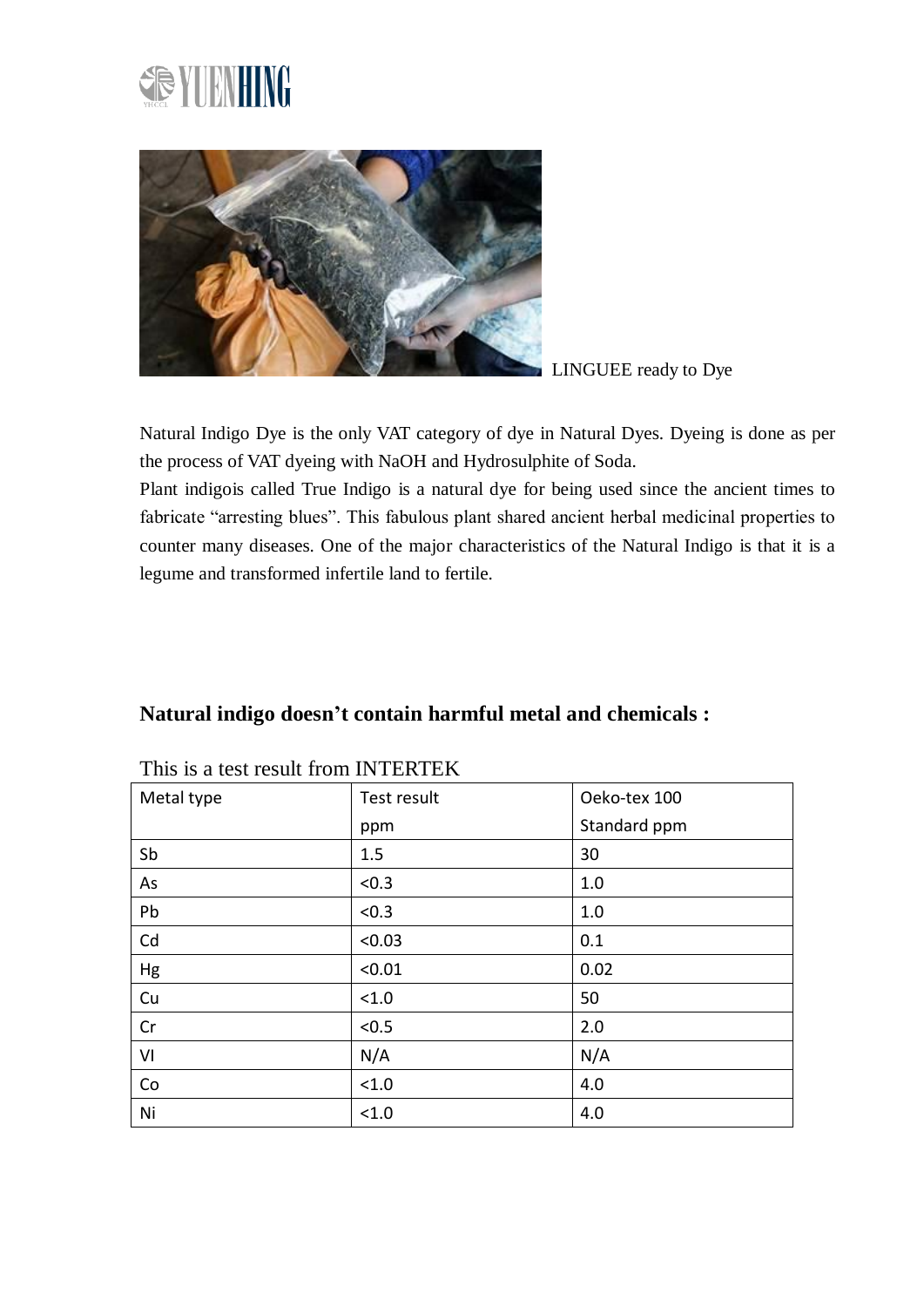

| <b>Chemicals Test</b>                     | Result |
|-------------------------------------------|--------|
| <b>DBP</b>                                | N/A    |
| <b>DEHP</b>                               | N/A    |
| <b>BBP</b>                                | N/A    |
| <b>DIBP</b>                               | N/A    |
| <b>DIHP</b>                               | N/A    |
| Di-c7-11-alkyl                            | N/A    |
| <b>DHNUP</b>                              | N/A    |
| <b>DHP</b>                                | N/A    |
| <b>BMEP</b>                               | N/A    |
| <b>DPP</b>                                | N/A    |
| 1,2-benzenedicarboxylicacid, dihexylester | N/A    |
| <b>Branched and linear</b>                | N/A    |
| <b>DEEP</b>                               | N/A    |

## Chemicals test by INTERTEK TEST EN14372

### **More Eco Textile processing and wastewater green benefit**

Compare to chemical industry indigo dye, Sewage treatment of vegetable dyes is relatively simple. Since the plant dyes are derived from nature, they can be recycled through the natural degradation of microorganisms, and the sewage can be recycled and reused to achieve the goal of pollution-free and near-zero emissions, in line with the current era of environmental protection and energy conservation and emission reduction.

Test items of wastewater after dye

|                        | Plant dye wastewater | Synthetic dye wastewater |
|------------------------|----------------------|--------------------------|
| Chemical oxygen demand | $mg/L$ 118           | 588                      |
| Total phosphorus       | $mg/L$ 0.373         | 8.38                     |
| Total nitrogen         | $mg/L$ 15.6          | 53.6                     |
| Ammonia nitrogen       | $mg/L$ 1.21          | 6.78                     |